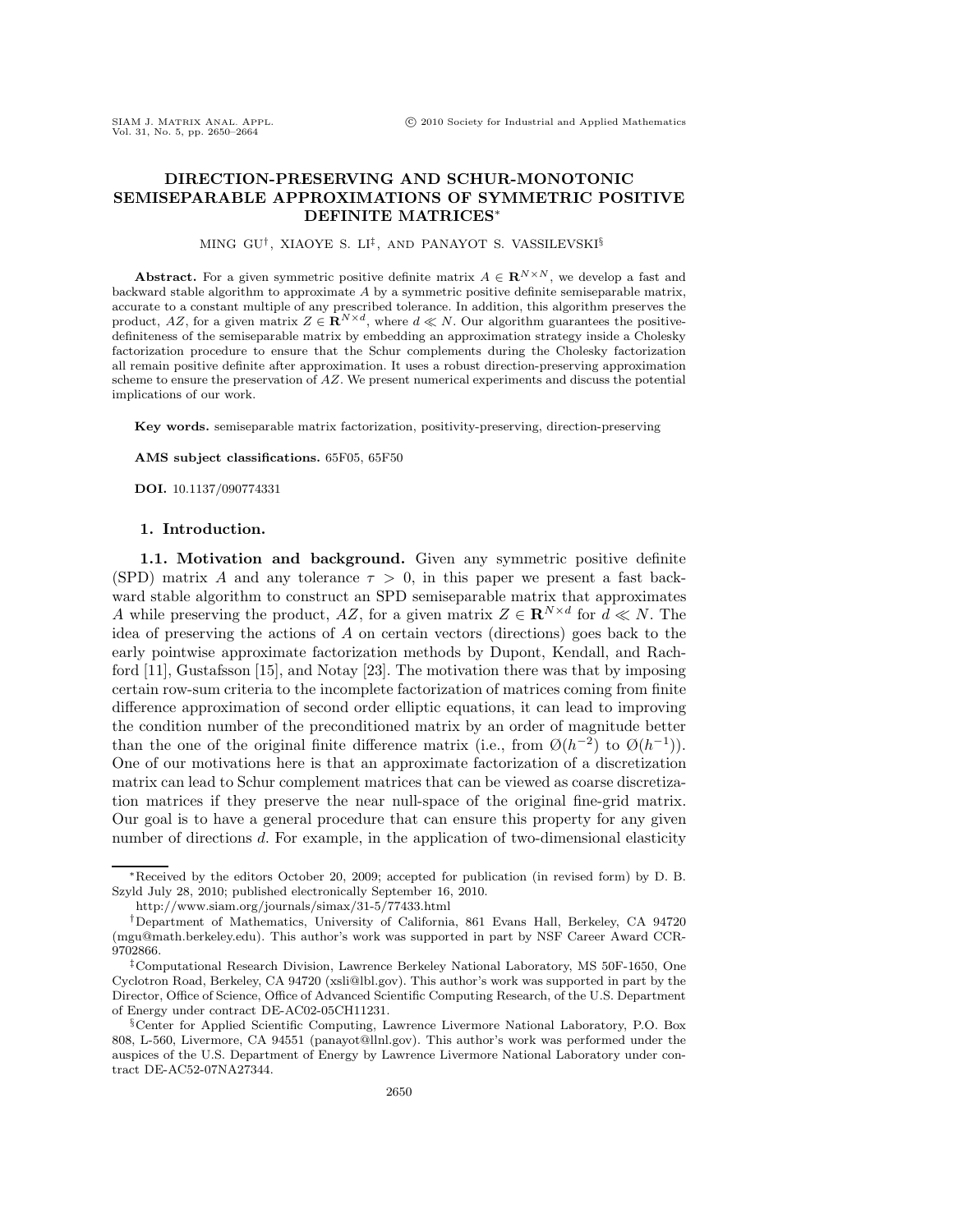equations it is important to preserve the so-called rigid-body modes, in which case we have  $d = 3$ . For other applications, such as the "adaptive algebraic multigrid" (AMG; cf., e.g., [2]), it is important that the coarse space contains several "algebraically smooth" directions. Although in the present paper we do not pursue the application of our direction-preserving approximate factorization method to AMG, this is one of our main motivations to develop and study the proposed approximate factorization technique.

In what follows we adopt the so-called semiseparable matrix structure which in certain applications by using high enough rank in the approximation can lead to virtually exact factorization of the matrix. Thus, by choosing the rank we have a whole spectrum of approximate block factorization methods that can vary in accuracy from simple preconditioners (comparable to symmetric Gauss–Seidel) to highly accurate (but potentially expensive for large rank) and virtually exact factorizations.

The semiseparable structure is a matrix analogue of semiseparable integral kernels as described by Kailath in [19]. This matrix analogue was most likely first described by Koltracht, Gohberg, and Kailath in [21]. In that paper it is shown that, under further technical restrictions, an LDU factorization is possible with a complexity  $n^2N$ , where  $n$  is the complexity of the semiseparable description and  $N$  is the dimension of the matrix—in effect an algorithm linear in the size of the matrix when  $n$  is small. In their papers Dewilde and Alpay [9] and Dym, Alpay, and Dewilde [12] introduce a new formalism for time-varying systems which provides for a framework closely analogous to the classical time invariant state space description and which allows for the generalization of many time invariant methods to the time-varying case. When applied to matrices, this formalism generalizes the formalism used in [21] and allows for more general types of efficient operations (by "efficient" we mean operations that are linear in the size of the matrix). In the book *Time-Varying Systems and Computations* [10], Dewilde and van der Veen describe the various operations that are possible on time-varying systems in great detail, including the efficient application of orthogonal transformations. In particular, they show how a  $URV$ -type transformation on a general (possibly infinite-dimensional), semiseparable system can be done with an efficient recursive procedure. This procedure is based on the ideas by van der Veen and Dewilde in [25] and by Gohberg and Eidelman in [14]. In the former paper the connection with Kalman filtering as a special case of the procedures is also discussed.

In the literature, various efficient representations for rank structured matrices have been proposed, and efficient and accurate algorithms have been developed using these representations [1, 3, 7, 8, 9, 12, 21, 16, 17, 18, 19, 26, 27]. In particular, several efficient algorithms have been developed for approximating a symmetric matrix A by a symmetric semiseparable matrix, accurate to a constant multiple of any given tolerance  $\tau > 0$  [9, 12, 21]. Fast backward stable algorithms have also been constructed to approximate A with an SPD semiseparable matrix (see [24]).

This current work was also motivated by such work as well as work on construction of monotonic preconditioners for sparse SPD matrices. Recent work on superfast direct methods for discretized matrices from elliptic operators uses the semiseparable matrix structure as a basic tool in solving discretized elliptic PDE problems (see [4, 3, 6, 22]). In the process of generalizing these methods to construct robust and effective preconditioners, we are led to the problem of constructing semiseparable SPD matrices to approximate a given dense SPD matrix A for a very large given tolerance  $\tau > 0$ . Additionally, as mentioned earlier (e.g., in the AMG application), it is often unnecessary (potentially expensive) to maintain a high order of approxima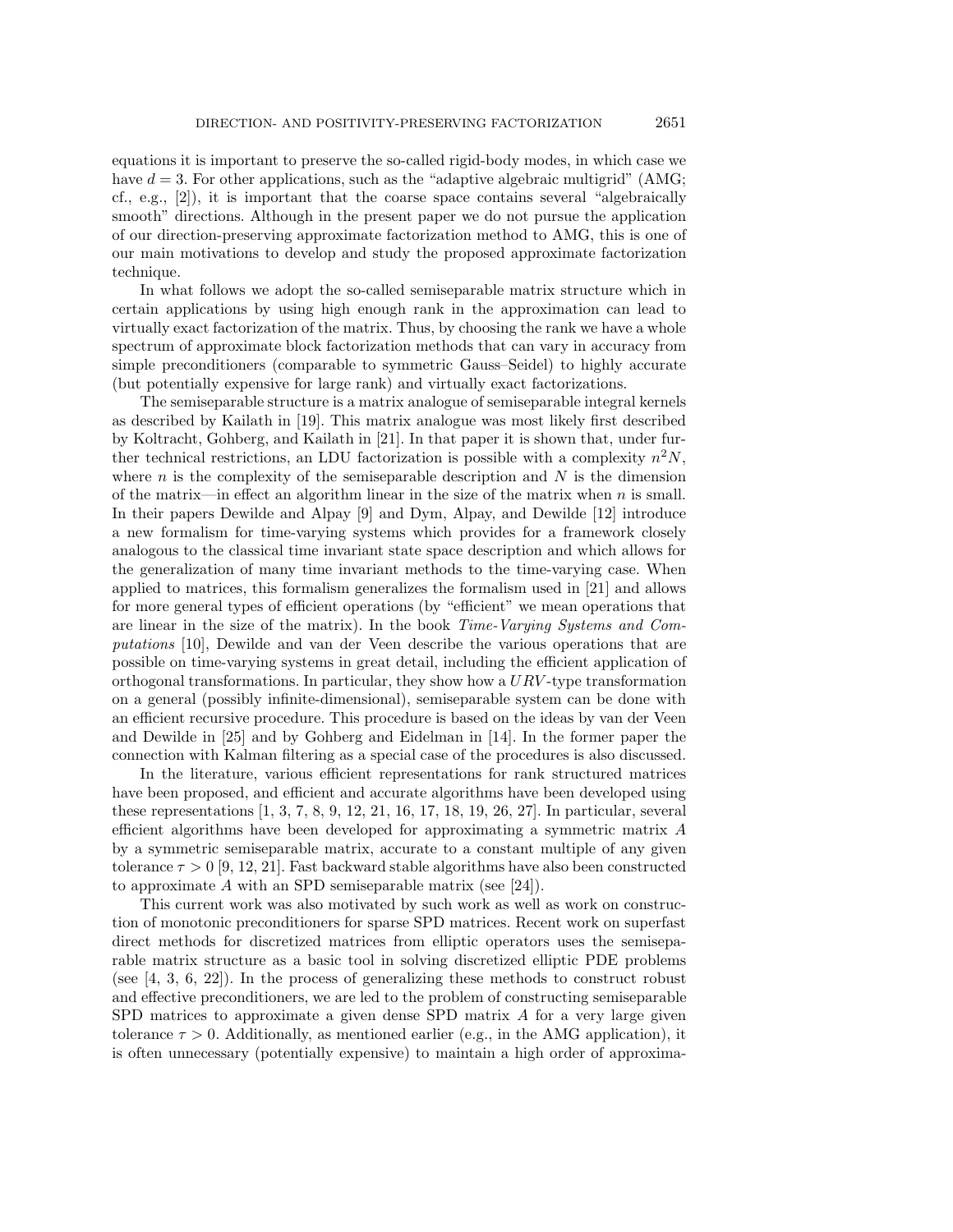TABLE 1.1

Dimensions of matrices in (1.1).  $k_i$  and  $l_i$  are column dimensions of  $U_i$  and  $P_i$ , respectively.

|  | $m_i \times k_i$   $m_i \times k_{i-1}$ | $k_{i-1} \times k_i$ $m_i \times l_i$ | $\cdots$ $m_i$ $\ldots$ |  |
|--|-----------------------------------------|---------------------------------------|-------------------------|--|

tions along a small number of known directions defined by a given matrix  $Z \in \mathbb{R}^{N \times d}$ . Values such as  $1, 2$ , or 3 are typical for  $d$  in these cases.

**1.2. The paper outline.** In this paper, we present an efficient and backward stable algorithm for solving such problem for any given tolerance  $\tau > 0$ . This work will form the basis of our efficient construction of effective preconditioners for sparse matrices arising from discretized PDEs. As in [24], we embed the semiseparable matrix construction scheme of [3] inside the Cholesky factorization procedure for A to ensure that each approximate Schur complement during the Cholesky factorization remains positive definite. In addition, we ensure that the matrix-matrix product  $AZ$  remains unchanged throughout the entire procedure, up to rounding errors.

To be more specific, let B be a semiseparable  $N \times N$  matrix. Then there exist n positive integers  $m_1, \ldots, m_n$ , with  $N = m_1 + \cdots + m_n$ , to block-partition A as

$$
(1.1)
$$

$$
B = (B_{i,j}), \quad \text{where } B_{i,j} \in \mathbf{R}^{m_i \times m_j} \text{ satisfies } B_{i,j} = \begin{cases} D_i & \text{if } i = j, \\ U_i W_{i+1} \cdots W_{j-1} V_j^T & \text{if } j > i, \\ P_i R_{i-1} \cdots R_{j+1} Q_j^T & \text{if } j < i. \end{cases}
$$

The sequences  $\{U_i\}_{i=1}^{n-1}$ ,  $\{V_i\}_{i=2}^{n}$ ,  $\{W_i\}_{i=2}^{n-1}$ ,  $\{P_i\}_{i=2}^{n}$ ,  $\{Q_i\}_{i=1}^{n-1}$ ,  $\{R_i\}_{i=2}^{n-1}$ , and  $\{D_i\}_{i=1}^{n}$ are all matrices whose dimensions are defined in Table 1.1. While any matrix can be represented in this form for large enough  $k_i$ 's and  $l_i$ 's, our main focus will be on matrices of this special form that have relatively small values for the  $k_i$ 's and  $l_i$ 's (see section 3). In the above equation, empty products are defined to be the identity matrix. For  $n = 4$ , the matrix B has the form

$$
B = \begin{pmatrix} D_1 & U_1V_2^T & U_1W_2V_3^T & U_1W_2W_3V_4^T \\ P_2Q_1^T & D_2 & U_2V_3^T & U_2W_3V_4^T \\ P_3R_2Q_1^T & P_3Q_2^T & D_3 & U_3V_4^T \\ P_4R_3R_2Q_1^T & P_4R_3Q_2^T & P_4Q_3^T & D_4. \end{pmatrix}.
$$

Throughout this paper we will assume that the  $D_i$ 's are square matrices. It is shown in [10] that this class of matrices is closed under inversion and includes banded matrices and semiseparable matrices as well as their inverses as special cases.

The semiseparable structure of a given matrix B depends on the sequence  $m_i$ . Different sequences will lead to different representations.

If  $D_k$  is symmetric and  $P_k = V_k$ ,  $R_k = W_k^T$ , and  $Q_k = U_k$  for all possible values of k, then B is a symmetric matrix. On the other hand, if  $D_k$  is upper triangular and  $P_k = 0$  for all possible values of k, then B is an upper triangular semiseparable matrix.

As is well known, the Cholesky factor of an SPD semiseparable matrix is upper triangular semiseparable. Conversely, let  $R$  be a nonsingular upper triangular semiseparable matrix. Then  $R^{T}R$  is an SPD semiseparable matrix.

In section 2 we present the construction algorithm. In section 3, we discuss numerical experiment results with this construction algorithm. In section 4 we discuss potential applications of this work and draw some conclusions.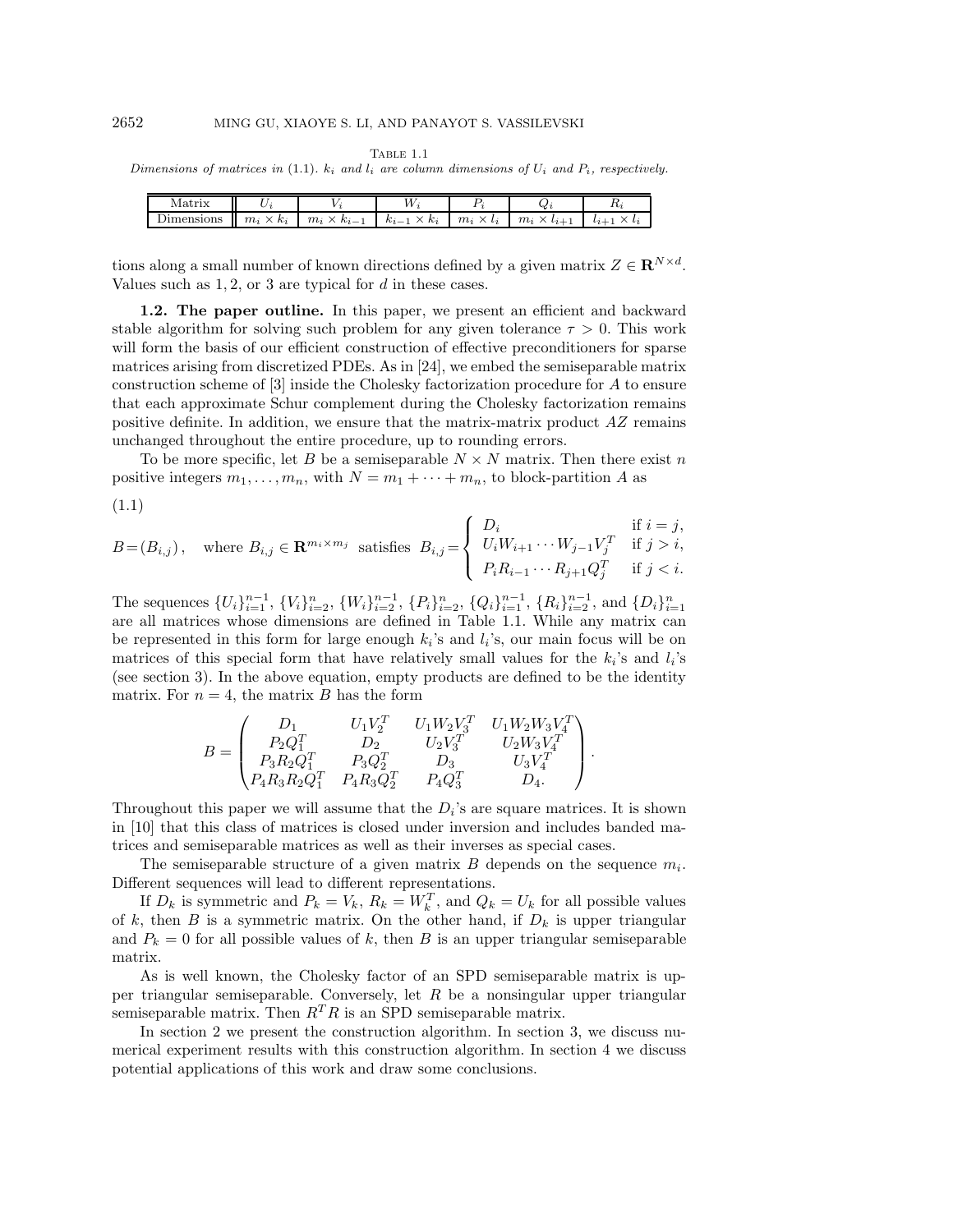**2. The construction algorithm.** The main goal of this section is to present our semiseparable matrix construction algorithm. To this end, we need to establish some notation.

**2.1. Notation.** Let  $A \in \mathbb{R}^{N \times N}$  be an SPD matrix with block partitioning

(2.1) 
$$
A = \begin{pmatrix} A_{1,1} & A_{1,2} & \cdots & A_{1,n} \\ A_{1,2}^T & A_{2,2} & \cdots & A_{2,n} \\ \vdots & \vdots & \ddots & \vdots \\ A_{1,n}^T & A_{2,n}^T & \cdots & A_{n,n} \end{pmatrix},
$$

where  $A_{k,k} \in \mathbf{R}^{m_k \times m_k}$  so that  $N = \sum_{k=1}^n m_k$ . With a slight abuse of notation, we will denote

$$
A_{k,s:t} = \begin{pmatrix} A_{k,s} & \cdots & A_{k,t} \end{pmatrix} \quad \text{and} \quad A_{i:j,s:t} = \begin{pmatrix} A_{i,s} & \cdots & A_{i,t} \\ \vdots & \ddots & \vdots \\ A_{j,s} & \cdots & A_{j,t} \end{pmatrix}.
$$

For any given matrix H and a given tolerance  $\tau$ , we consider an orthogonal decomposition of the form

(2.2) 
$$
H = \left(U \widehat{U}\right) \left(V \widehat{V}\right)^{T},
$$

where the matrix  $(U \ \hat{U})$  is column orthogonal so that  $U^T\hat{U} = 0$ . Throughout this paper, we will decompose various matrices in the form of  $(2.2)$  such that U has as few columns as possible and such that  $\|\tilde{V}\|_2 = O(\tau)$ . Equation (2.2) will be our main tool for performing low-rank numerical approximations.

**2.2. Direction-preserving approximations.** We start by considering direction-preserving low-rank approximations. Let  $H \in R^{m \times n}$ ,  $F \in R^{n \times d}$ , and  $G \in R^{m \times d}$ ; we seek approximations of the form  $(2.2)$  that further preserve the matrixmatrix products HF and  $G<sup>T</sup>H$  for  $d \ll \min(m, n)$ . That is, we would like to preserve the following equalities when H is approximated by  $UV^T$ :

(2.3) 
$$
HF = UV^T F \text{ and } G^T H = G^T U V^T.
$$

To this end, we first use QR factorization of  $F$  to get

(2.4) 
$$
F = Q_F \begin{pmatrix} R_F \\ 0 \end{pmatrix} = \begin{pmatrix} Q_F^1 & Q_F^2 \end{pmatrix} \begin{pmatrix} R_F \\ 0 \end{pmatrix},
$$

where  $Q_F^1 \in \mathbb{R}^{n \times d}$  and  $Q_F^2 \in \mathbb{R}^{n \times (n-d)}$ . It is immediate that

$$
(2.5) \t\t\t HF = HQ_F^1 R_F
$$

Next, we use QR factorization of the  $m \times (2d)$  matrix  $(G \ HQ_F^1)$  to get

(2.6) 
$$
(G \quad HQ_F^1) = Q_G \begin{pmatrix} R_G \\ 0 \end{pmatrix} \equiv Q_G \begin{pmatrix} R_G^1 & R_G^2 \\ 0 & 0 \end{pmatrix},
$$

where  $Q_G \in \mathbf{R}^{m \times m}$  and  $R_G \in \mathbf{R}^{(2d) \times (2d)}$ . Let  $R_G \equiv (R_G^1 \ R_G^2)$ ; we then have

$$
(2.7) \tG = Q_G \begin{pmatrix} R_G^1 \\ 0 \end{pmatrix},
$$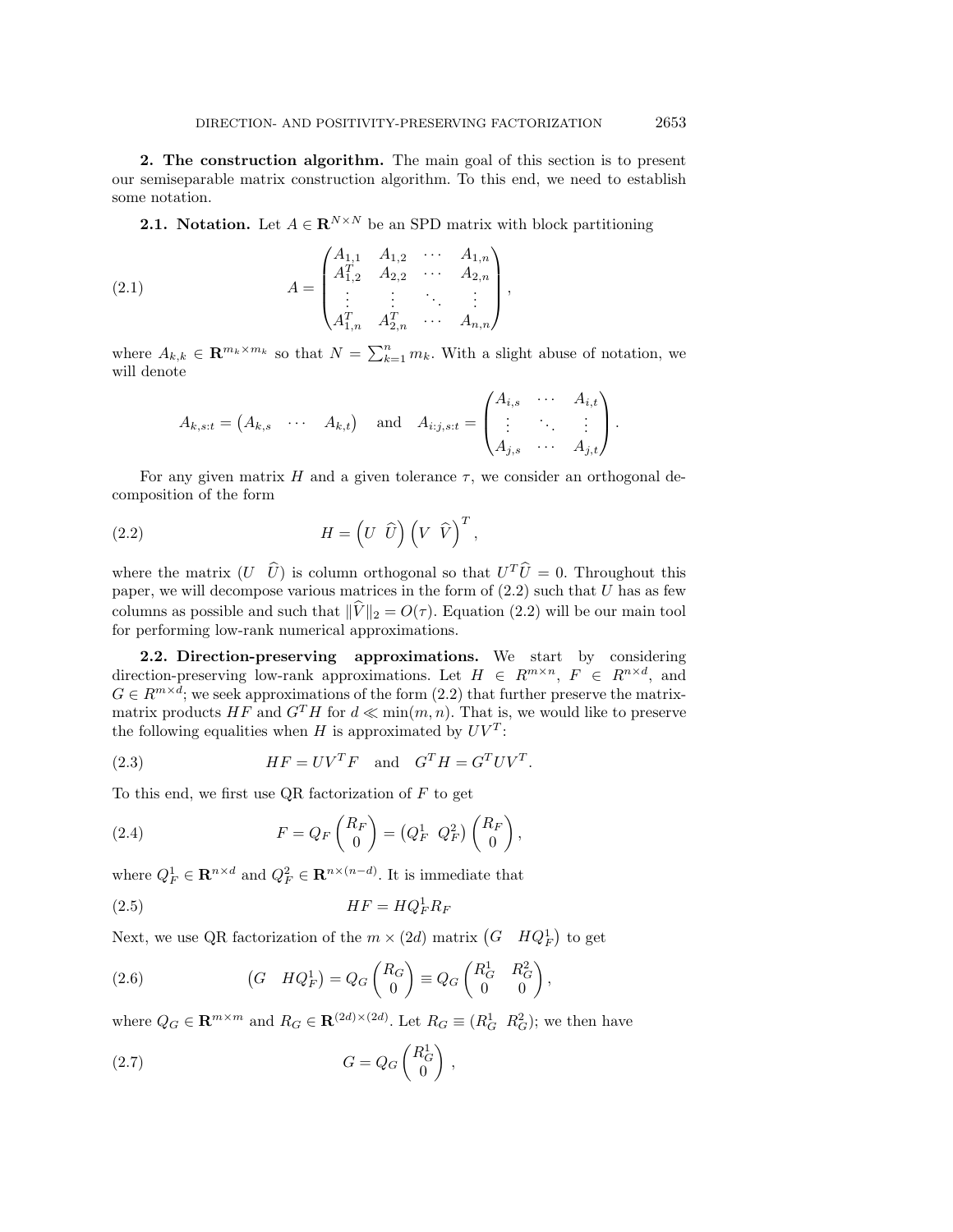where  $R_G^1 \in \mathbf{R}^{(2d) \times d}$ .

Finally, we compute the matrix

$$
\widehat{H} = Q_G^T H Q_F \equiv \begin{pmatrix} Q_G^T H Q_F^1 & Q_G^T H Q_F^2 \end{pmatrix} \stackrel{(2.6)}{=} \begin{pmatrix} \begin{pmatrix} R_G^2 \\ 0 \end{pmatrix} & Q_G^T H Q_F^2 \end{pmatrix}.
$$

Our goal is to approximate H by approximating  $\hat{H}$  instead. Note that  $H = Q_G \hat{H} Q_F^T$ .

By construction, it is sufficient to preserve the first d columns and rows of  $\hat{H}$  in order to preserve  $HF$  and  $G^TH$ . Furthermore, our choices of the QR factorizations result in the lower left corner of  $\widehat{H}$  being 0 as below:

(2.8) 
$$
\widehat{H} = \begin{pmatrix} \widehat{H}_{1,1} & \widehat{H}_{1,2} \\ 0 & \widehat{H}_{2,2} \end{pmatrix},
$$

with  $\widehat{H}_{1,1} \equiv R_G^2 \in \mathbf{R}^{(2d) \times d}$ .

We now compute an orthogonal decomposition in the style of (2.2) for  $\widehat{H}_{2,2}$ ,

$$
\widehat{H}_{2,2} = (U_1 \ U_2) \begin{pmatrix} V_1^T \\ V_2^T \end{pmatrix},
$$

with columns of  $(U_1 U_2)$  orthonormal and  $||V_2||_2 = O(\tau)$ . This leads to an orthogonal decomposition of the form  $(2.2)$  for  $\widehat{H}$  with

(2.9) 
$$
\widehat{H} = \begin{bmatrix} I & 0 \ 0 & 0 \end{bmatrix} \begin{bmatrix} \widehat{H}_{1,1} & \widehat{H}_{1,2} \\ 0 & V_1^T \end{bmatrix}.
$$

Since  $H = Q_G \widehat{H} Q_F^T$ , we can define

$$
U = Q_G \begin{pmatrix} I & \\ & U_1 \end{pmatrix}, \quad \widehat{U} = Q_G \begin{pmatrix} 0 \\ U_2 \end{pmatrix},
$$

and

$$
V = Q_F \begin{pmatrix} \widehat{H}_{1,1} & \widehat{H}_{1,2} \\ 0 & V_1^T \end{pmatrix}^T, \text{ and } \widehat{V} = Q_F \begin{pmatrix} 0 & V_2^T \end{pmatrix}^T,
$$

which leads to an orthogonal decomposition of the form  $(2.2)$  for H with

(2.10) 
$$
H = \left(U \widehat{U}\right) \left(V \widehat{V}\right)^{T}.
$$

We now show that  $(2.3)$  is true under this approximation. To verify the first part, we have

$$
UV^{T}F = Q_{G} \begin{pmatrix} \hat{H}_{1,1} & \hat{H}_{1,2} \\ 0 & U_{1}V_{1}^{T} \end{pmatrix} Q_{F}^{T}F = Q_{G} \begin{pmatrix} \hat{H}_{1,1} & \hat{H}_{1,2} \\ 0 & U_{1}V_{1}^{T} \end{pmatrix} \begin{pmatrix} R_{F} \\ 0 \end{pmatrix}
$$

$$
= Q_{G} \begin{pmatrix} R_{G}^{2} \\ 0 \end{pmatrix} R_{F} \stackrel{(2.6)}{=} H Q_{F}^{1} R_{F} \stackrel{(2.5)}{=} H F.
$$

To verify the second part, we have

$$
G^{T} H \stackrel{(2.7)}{=} \left( R_{G}^{1 T} \quad 0 \right) Q_{G}^{T} H = \left( R_{G}^{1 T} \quad 0 \right) \hat{H} Q_{F}^{T} = R_{G}^{1 T} \left( \hat{H}_{1,1} \quad \hat{H}_{1,2} \right) Q_{F}^{T} ,
$$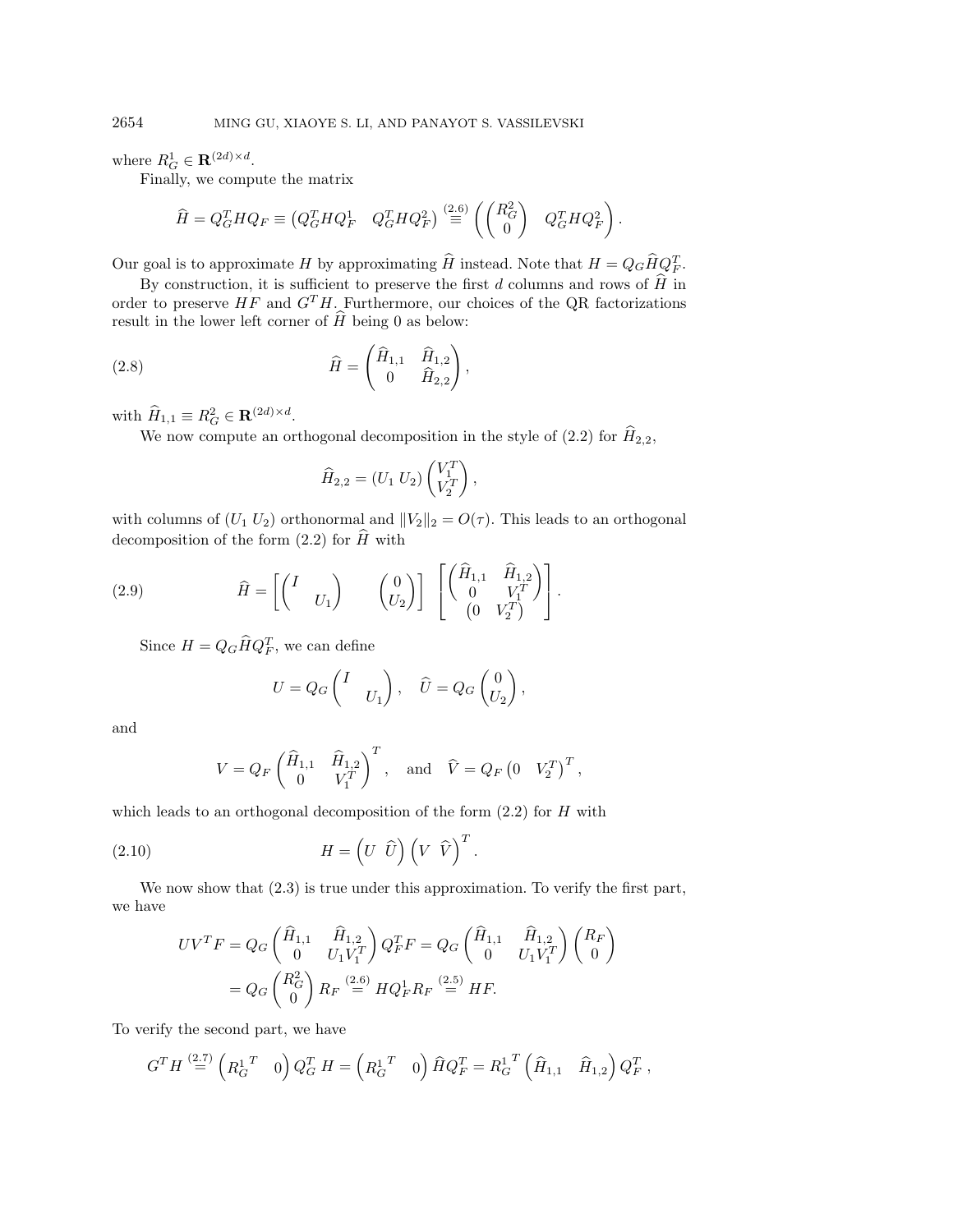and

$$
G^{T}UV^{T} \stackrel{(2.7)}{=} \begin{pmatrix} R_G^{1 T} & 0 \end{pmatrix} Q_G^{T} Q_G \begin{pmatrix} \widehat{H}_{1,1} & \widehat{H}_{1,2} \\ 0 & U_1 V_1^{T} \end{pmatrix} Q_F^{T} = R_G^{1 T} \begin{pmatrix} \widehat{H}_{1,1} & \widehat{H}_{1,2} \end{pmatrix} Q_F^{T}.
$$

Thus, the above two quantities are equal.

It costs  $O((m+n)d^2)$  flops to compute both QR factorizations; it costs  $O(mnd)$ flops to compute  $\hat{H}$ ; and it costs  $O(mnr)$  flops to compute an orthogonal decomposition for  $\widehat{H}_{2,2}$ , where r is the column dimension of  $V_1$ ; and it costs about  $O((m+n)(d+r)^2)$  flops to compute the representation (2.10). So the total cost of this compression scheme is about  $O(mn(r+d))$  flops.

This compression scheme is numerically stable. We have, in fact, presented the scheme in such a way that every step of the computation is known to be numerically stable. We leave out the details of the proof for numerical stability as they are tedious and do not provide much new insight into the scheme.

**2.3. Construction of approximate Cholesky factorization.** To begin our procedure, we first recall the following standard block Cholesky factorization procedure:

**for**  $k = 1, 2, ..., n$  : Cholesky factorize  $R_{k,k}^T R_{k,k} := A_{k,k};$ Compute  $R_{k,k+1:n}^{(n)} := R_{k,k}^{-T} A_{k,k+1:n};$ Schur complement  $A_{k+1:n,k+1:n} := A_{k+1:n,k+1:n} - R_{k,k+1:n}^T \cdot R_{k,k+1:n};$ **end for**.

For each  $k$ , the first step in this procedure computes the Cholesky factorization of the kth diagonal block; the second step computes the rest of kth block row; and the last step computes the Schur complement of the kth block. The output of this procedure is the upper triangular matrix

$$
R = \begin{pmatrix} R_{1,1} & R_{1,2} & \cdots & R_{1,n} \\ & R_{2,2} & \cdots & R_{2,n} \\ & & \ddots & \vdots \\ & & & R_{n,n} \end{pmatrix} \text{ such that } A = R^{T}R.
$$

In the following, we will modify the above procedure to find an approximate Cholesky factorization satisfying

(2.11) 
$$
S^{T}S = A + O\left(\sqrt{\|A\|_2}\tau\right) \text{ and } S^{T}SZ = AZ,
$$

where

$$
Z = \begin{pmatrix} Z_1 \\ \ddots \\ Z_n \end{pmatrix},
$$

and where S is an upper triangular semiseparable matrix of the form (cf.  $(1.1)$ )

(2.12) 
$$
S = \begin{pmatrix} D_1 & S_{1,2} & \cdots & S_{1,n} \\ D_2 & \cdots & S_{2,n} \\ & & \ddots & \vdots \\ & & & D_n \end{pmatrix},
$$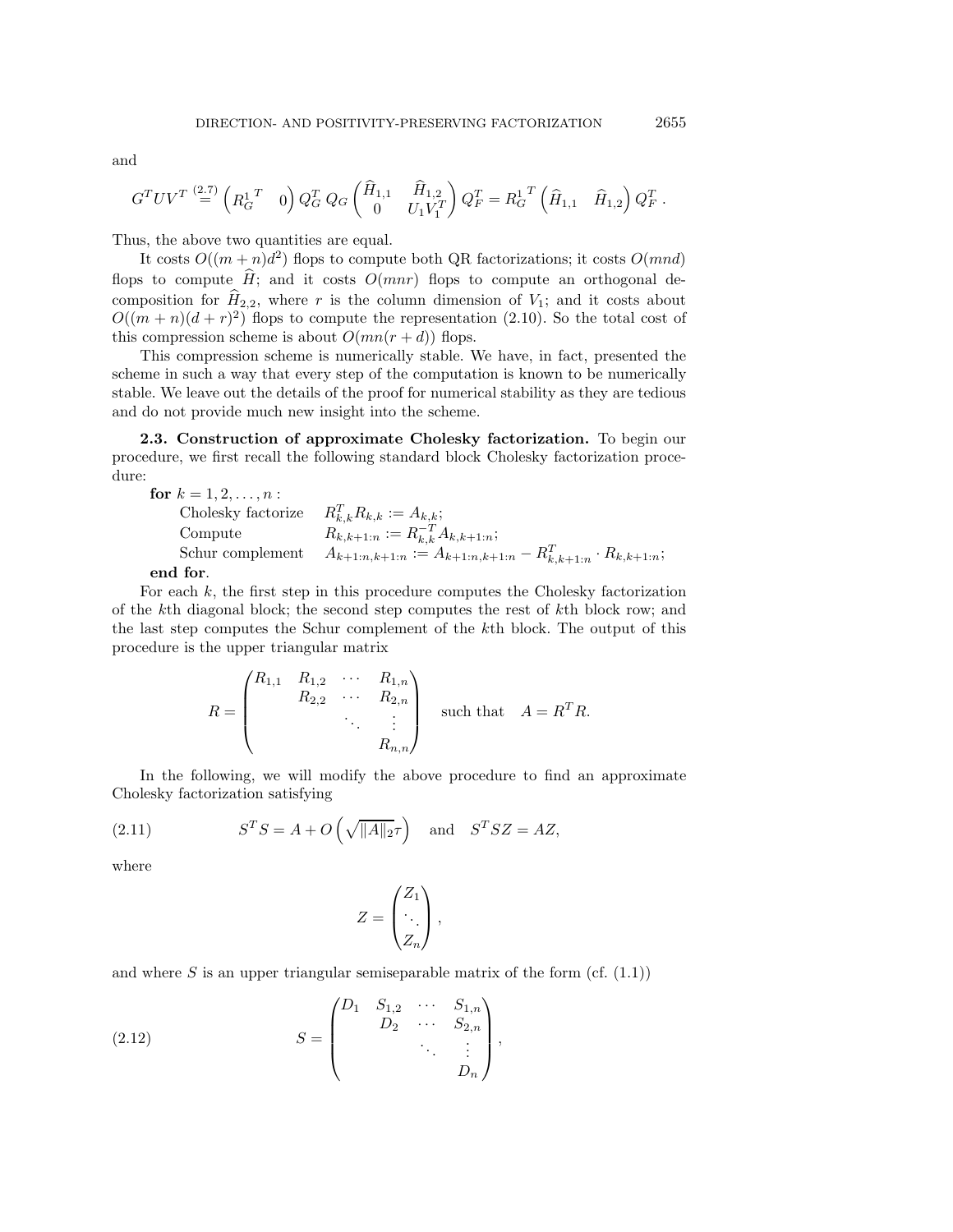with the  $D_k$ 's being upper triangular and  $S_{k,t} = U_k W_{k+1} \cdots W_{t-1} V_t^T$ .

In light of the block Cholesky factorization procedure above, we begin by computing

$$
D_1^T D_1 = A_{11}
$$
 and  $H_1 = D_1^{-T} A_{1,2:n}$ .

Our next step is to compute a low-rank approximation to  $H_1$  without changing AZ. Note that

$$
AZ = \begin{pmatrix} D_1^T D_1 Z_1 + D_1^T H_1 Z_{2:n} \\ H_1^T G_1 + A_{2:n,2:n} Z_{2:n} \end{pmatrix},
$$

where  $G_1 = D_1 Z_1$ . To preserve AZ, we only need to find a low-rank approximation to  $H_1$  while preserving both  $H_1 Z_{2:n}$  and  $G_1^T H_1$ . Here we compute an orthogonal decomposition of  $H_1$  in the style of (2.10) as follows:

$$
H_1 = \left( U_1 \ \hat U_1 \right) \left( \mathcal{Q}_1 \ \hat{\mathcal{Q}}_1 \right)^T,
$$

where the matrix  $(U_1 \ \hat{U}_1)$  is column orthogonal and  $\|\hat{Q}_1\|_2 \leq \tau$ . It follows that

$$
H_1^T H_1 = \mathcal{Q}_1 \mathcal{Q}_1^T + \widehat{\mathcal{Q}}_1 \widehat{\mathcal{Q}}_1^T.
$$

According to the block Cholesky factorization procedure,  $(D_1 \ H_1)$  is actually the first block row of R. Hence the Schur complement of the first block becomes

$$
A_1 = A_{2:n,2:n} - H_1^T H_1 = A_{2:n,2:n} - Q_1 Q_1^T - \hat{Q}_1 \hat{Q}_1^T.
$$

We now approximate  $\mathcal{A}_1$  by

$$
\widetilde{\mathcal{A}}_1 = A_{2:n,2:n} - \mathcal{Q}_1 \mathcal{Q}_1^T = \mathcal{A}_1 + \widehat{\mathcal{Q}}_1 \widehat{\mathcal{Q}}_1^T = \mathcal{A}_1 + O\left(\tau^2\right).
$$

Since A is SPD, both the Schur complement  $\mathcal{A}_1$  and its approximation  $\widetilde{\mathcal{A}}_1$  must also be SPD. We note that this approximation amounts to adding a symmetric positive semidefinite matrix of norm at most  $\tau^2$  to the original matrix.

We further approximate  $H_1 = R_{1,2:n}$  by  $U_1 \mathcal{Q}_1^T$ . Since this approximation is done on the Cholesky factor of A, the amount of perturbation to A is only  $O(||D_1||_2\tau)$  $O(\sqrt{\|A\|_2}\tau).$ 

After these two approximations, we obtain the first block row in the Cholesky factor as

$$
\begin{pmatrix}D_1 & U_1\mathcal{Q}_1^T\end{pmatrix},
$$

and the Schur complement is now  $\mathcal{A}_1$ . We will only store the current  $A_{2:n,2:n}$  and  $\mathcal{Q}_1$ instead of computing  $A_1$  explicitly.

To continue, partition

$$
\mathcal{Q}_1^T = \begin{pmatrix} V_2^T & \widehat{H}_1 \end{pmatrix}.
$$

The Schur complement becomes

$$
\widetilde{\mathcal{A}}_1 = \begin{pmatrix} A_{2,2} - V_2 V_2^T & A_{2,3:n} - V_2 \widehat{H}_1 \\ \left( A_{2,3:n} - V_2^T \widehat{H}_1 \right)^T & A_{3:n,3:n} - \widehat{H}_1^T \widehat{H}_1 \end{pmatrix}.
$$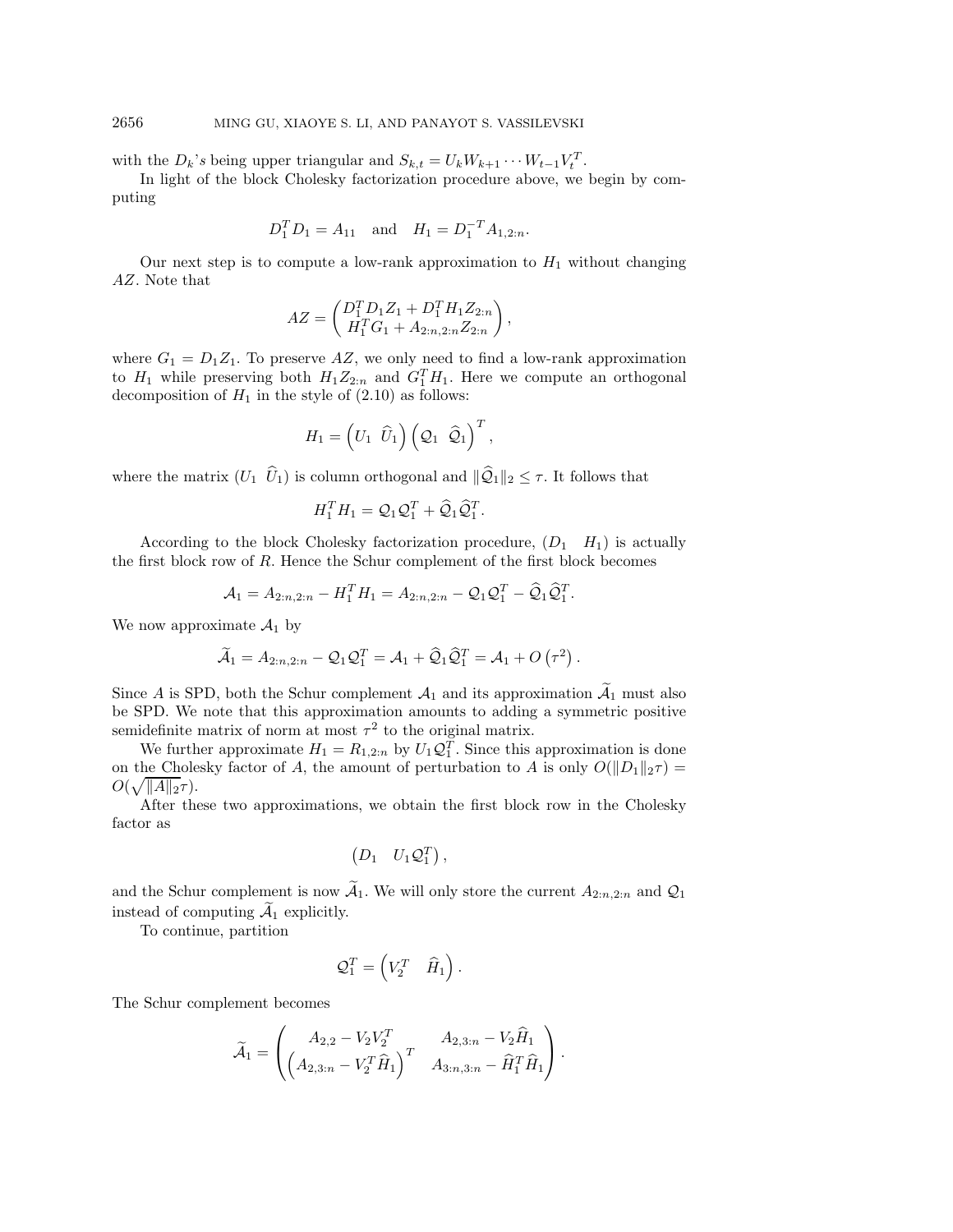For approximations on the second block, we first compute

$$
A_{2,2} := A_{2,2} - V_2 V_2^T
$$
 and  $A_{2,3:n} := A_{2,3:n} - V_2 \widehat{H}_1$ .

We then use Cholesky factorization of  $A_{2,2} := D_2^T D_2$ , compute  $H_2 := D_2^{-T} A_{2,3:n}$ , and define

$$
\mathcal{D}_2 = \begin{pmatrix} D_1 & U_1 V_2^T \\ & D_2 \end{pmatrix} \text{ and } \mathcal{H}_2 = \begin{pmatrix} U_1 & \\ & I \end{pmatrix}.
$$

With this notation and the approximation to  $H_1$ , we can rewrite the matrix A as

(2.13) 
$$
A \approx \begin{pmatrix} \mathcal{D}_2^T \mathcal{D}_2 & \mathcal{D}_2^T \mathcal{H}_2 \begin{pmatrix} \hat{H}_1 \\ H_2 \end{pmatrix} \\ \begin{pmatrix} \hat{H}_1 \\ H_2 \end{pmatrix}^T \mathcal{H}_2^T \mathcal{D}_2 & A_{3:n,3:n} \end{pmatrix}.
$$

The product  $AZ$  was preserved in the approximation to  $H_1$ . In approximat-The product AZ was preserved in the approximation to  $H_1$ . In approximating  $(\hat{H}_1)$ , we only need to preserve the product of matrix on the right-hand side The product  $AZ$  was preserved in the approximation to  $H_1$ . In approximating  $(\hat{H}_1)$ , we only need to preserve the product of matrix on the right-hand side of (2.13) and Z. But this can be done by preserving  $(\hat{H}_1)Z_{$ PI<br>-]<br>*A*  $G_2 = H_2^T \mathcal{D}_2 Z_{1:2}.$ 

Preserving these directions, we compute an orthogonal decomposition in the style of  $(2.10)$  as follows:

$$
\begin{pmatrix} \widehat{H}_1 \\ H_2 \end{pmatrix} = \left( \mathcal{U}_2 \ \widehat{\mathcal{U}}_2 \right) \left( \mathcal{Q}_2 \ \widehat{\mathcal{Q}}_2 \right)^T,
$$

where the matrix  $(\mathcal{U}_2 \ \hat{\mathcal{U}}_2)$  is column orthogonal and  $\|\widehat{\mathcal{Q}}_2\|_2 \leq \tau$ . As before, approxiwhere the mating  $\begin{pmatrix} \hat{H} & \hat{H} \\ H & H\end{pmatrix}$  $\widehat{H}_{12}$ ) by  $\mathcal{U}_2 \mathcal{Q}_2^T$  will not change the original matrix-matrix product AZ.

We write the Schur complement of  $A_{2,2}$  as

$$
\mathcal{A}_2 = A_{3:n,3:n} - \widehat{H}_1^T \widehat{H}_1 - H_2^T H_2 = A_{3:n,3:n} - \left(\frac{\widehat{H}_1}{H_2}\right)^T \left(\frac{\widehat{H}_1}{H_2}\right)
$$
  
=  $A_{3:n,3:n} - Q_2 Q_2^T - \widehat{Q}_2 \widehat{Q}_2^T$ .

We now approximate  $A_2$  by

$$
\widetilde{\mathcal{A}}_2 = A_{3:n,3:n} - \mathcal{Q}_2 \mathcal{Q}_2^T
$$

and the first two blocks of the Cholesky factor by

$$
\begin{pmatrix} D_1 & U_1V_2^T & U_1W_2Q_2^T \ D_2 & U_2Q_2^T \end{pmatrix},
$$

where we have used the partition

$$
\mathcal{U}_2 = \begin{pmatrix} W_2 \\ U_2 \end{pmatrix}.
$$

Again, this approximation ensures that the matrix-matrix product AZ remains unchanged and the Schur complement  $A_2$  remains SPD.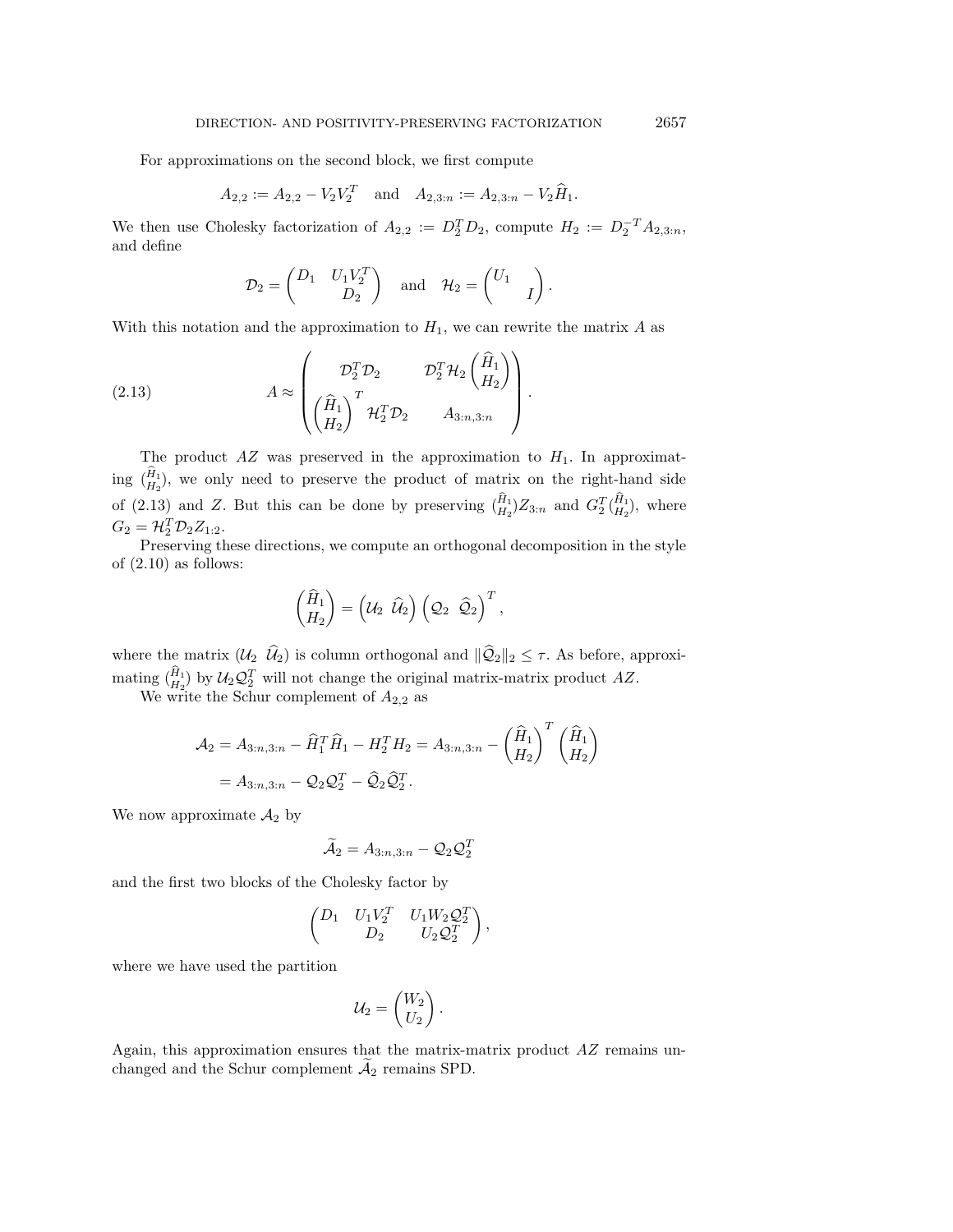To continue this procedure by induction, we assume that at the kth step for  $k < n - 1$ , the approximate Cholesky factor with the first k blocks has the form

$$
\begin{pmatrix}\nD_1 & U_1 V_2^T & \cdots & U_1 W_2 \cdots W_{k-1} V_k^T & U_1 W_2 \cdots W_k Q_k^T \\
D_2 & \cdots & U_2 W_3 \cdots W_{k-1} V_k^T & U_2 W_3 \cdots W_k Q_k^T \\
& \vdots & \vdots & \vdots \\
D_k & & U_k Q_k^T\n\end{pmatrix},
$$

and the approximate Schur complement has the form

$$
\widetilde{\mathcal{A}}_k = A_{k+1:n,k+1:n} - \mathcal{Q}_k \mathcal{Q}_k^T.
$$

As before, partition

$$
\mathcal{Q}_k^T = \begin{pmatrix} V_{k+1}^T & \widehat{H}_k \end{pmatrix}
$$

so that

$$
\widetilde{\mathcal{A}}_k = \begin{pmatrix} A_{k+1,k+1} - V_{k+1} V_{k+1}^T & A_{k+1,k+2:n} - V_{k+1} \widehat{H}_k \\ \left( A_{k+1,k+2:n} - V_{k+1} \widehat{H}_k \right)^T & A_{k+2:n,k+2:n} - \widehat{H}_k^T \widehat{H}_k \end{pmatrix}.
$$

We explicitly compute

 $A_{k+1,k+1} := A_{k+1,k+1} - V_{k+1}V_{k+1}^T$  and  $A_{k+1,k+2:n} := A_{k+1,k+2:n} - V_{k+1}\hat{H}_k$ .

We then use Cholesky factorization of  $A_{k+1,k+1} := D_{k+1}^T D_{k+1}$  and compute

$$
H_{k+1} := D_{k+1}^{-T} A_{k+1,k+2:n}.
$$

Define

$$
\mathcal{D}_{k+1} = \begin{pmatrix} D_1 & U_1 V_2^T & \cdots & U_1 W_2 \cdots W_{k-1} V_k^T & U_1 W_2 \cdots W_k V_{k+1}^T \\ D_2 & \cdots & U_2 W_3 \cdots W_{k-1} V_k^T & U_2 W_3 \cdots W_k V_{k+1}^T \\ & \ddots & \vdots & \vdots \\ & & D_k & U_k V_{k+1}^T \\ & & & D_{k+1} \end{pmatrix}
$$

and

$$
\mathcal{H}_{k+1} = \begin{pmatrix} U_1 W_2 \cdots W_k \\ U_2 W_3 \cdots W_k \\ \vdots \\ U_k \\ I \end{pmatrix}.
$$

We can write the matrix approximation as follows:

$$
A \approx \begin{pmatrix} \mathcal{D}_{k+1}^T \mathcal{D}_{k+1} & \mathcal{D}_{k+1}^T \mathcal{H}_{k+1} \binom{\widehat{H}_k}{H_{k+1}} \\ \left(\frac{\widehat{H}_k}{H_{k+1}}\right)^T \mathcal{H}_{k+1}^T \mathcal{D}_{k+1} & A_{k+2:n,k+2:n} \end{pmatrix}.
$$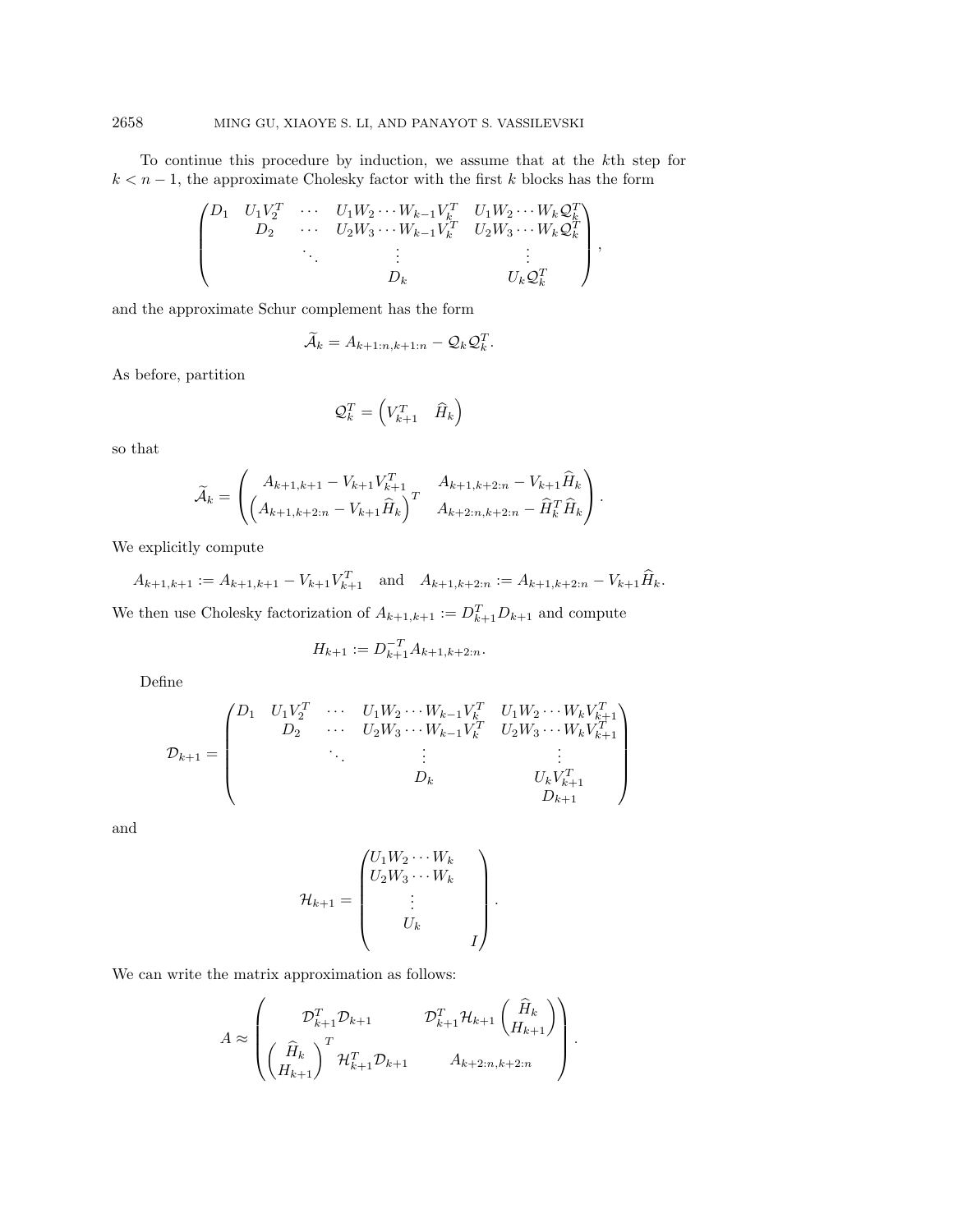In order to keep the matrix-matrix product AZ unchanged, we only need to In order to keep the matrix-matrix product  $AZ$  unchanged, we only need to preserve  $\binom{\hat{H}_k}{H_{k+1}}Z_{k+2:n}$  and  $G_{k+1}^T(\frac{\hat{H}_k}{H_{k+1}})$  for  $G_{k+1} = \mathcal{H}_{k+1}^T \mathcal{D}_{k+1} Z_{1:k+1}$ . As before, we compute an approximatio

(2.14) 
$$
\begin{pmatrix} \widehat{H}_k \\ H_{k+1} \end{pmatrix} = \left( \mathcal{U}_{k+1} \ \widehat{\mathcal{U}}_{k+1} \right) \left( \mathcal{Q}_{k+1} \ \widehat{\mathcal{Q}}_{k+1} \right)^T.
$$

where the matrix  $(\mathcal{U}_{k+1} \ \hat{\mathcal{U}}_{k+1})$  is column orthogonal and  $\|\hat{\mathcal{Q}}_{k+1}\|_2 \leq \tau$ .

It follows that the Schur complement for block  $k + 1$  is

$$
\mathcal{A}_{k+1} = A_{k+2:n,k+2:n} - \widehat{H}_k \widehat{H}_k^T - H_{k+1}^T H_{k+1} = A_{k+2:n,k+2:n} - \left(\begin{matrix} \widehat{H}_k \\ H_{k+1} \end{matrix}\right) \left(\begin{matrix} \widehat{H}_k \\ H_{k+1} \end{matrix}\right)^T.
$$

Again, this allows us to write

$$
\mathcal{A}_{k+1} = A_{k+2:n,k+2:n} - \mathcal{Q}_{k+1}\mathcal{Q}_{k+1}^T - \widehat{\mathcal{Q}}_{k+1}\widehat{\mathcal{Q}}_{k+1}^T,
$$

which is then approximated by

$$
\widetilde{\mathcal{A}}_{k+1} = A_{k+2:n,k+2:n} - \mathcal{Q}_{k+1}\mathcal{Q}_{k+1}^T.
$$

Since the difference between  $\widetilde{\mathcal{A}}_{k+1}$  and  $\mathcal{A}_{k+1}$  is a symmetric positive semidefinite matrix,  $A_{k+1}$  must itself be an SPD matrix.

After these computational steps, the approximate Cholesky factor becomes

$$
\begin{pmatrix}\nD_1 & U_1V_2^T & \cdots & U_1W_2\cdots W_{k-1}V_k^T & U_1W_2\cdots W_kV_{k+1}^T & U_1W_2\cdots W_k\hat{H}_k \\
D_2 & \cdots & U_2W_3\cdots W_{k-1}V_k^T & U_2W_3\cdots W_kV_{k+1}^T & U_2W_3\cdots W_k\hat{H}_k \\
\vdots & \vdots & \vdots & \vdots \\
D_k & U_kV_{k+1} & U_k\hat{H}_k \\
D_{k+1} & H_{k+1}\n\end{pmatrix}.
$$

Partitioning

$$
\mathcal{U}_{k+1} = \begin{pmatrix} W_{k+1} \\ U_{k+1} \end{pmatrix}
$$

 $u_{k+1} = \begin{pmatrix} u_{k+1} \end{pmatrix}$ <br>in the numerical low-rank approximation of  $(\hat{H}_{k+1})$  (see (2.14)) leads to  $\hat{H}_k \approx$  $W_{k+1}\mathcal{Q}_{k+1}^T$  and  $H_{k+1} \approx U_{k+1}\mathcal{Q}_{k+1}^T$ , thus ending up with a new approximate Cholesky factor of the form

$$
\begin{pmatrix}\nD_1 & U_1 V_2^T & \cdots & U_1 W_2 \cdots W_{k-1} V_k^T & U_1 W_2 \cdots W_k V_{k+1}^T & U_1 W_2 \cdots W_k W_{k+1} Q_{k+1}^T \\
D_2 & \cdots & U_2 W_3 \cdots W_{k-1} V_k^T & U_2 W_3 \cdots W_k V_{k+1}^T & U_2 W_3 \cdots W_k W_{k+1} Q_{k+1}^T \\
\vdots & \vdots & \vdots & \vdots \\
D_k & U_k V_{k+1} & U_k W_{k+1} Q_{k+1}^T \\
D_{k+1} & U_{k+1} Q_{k+1}^T\n\end{pmatrix}
$$

Throughout the steps, the matrix-matrix product  $AZ$  is always kept unchanged.

This completes the induction for  $k < n - 1$ . For  $k = n - 1$ , the new approximate Cholesky factor still has the form similar to above, without the last column. This is exactly the form of the matrix  $S$  defined in  $(2.12)$ . This ends the proof. П

*.*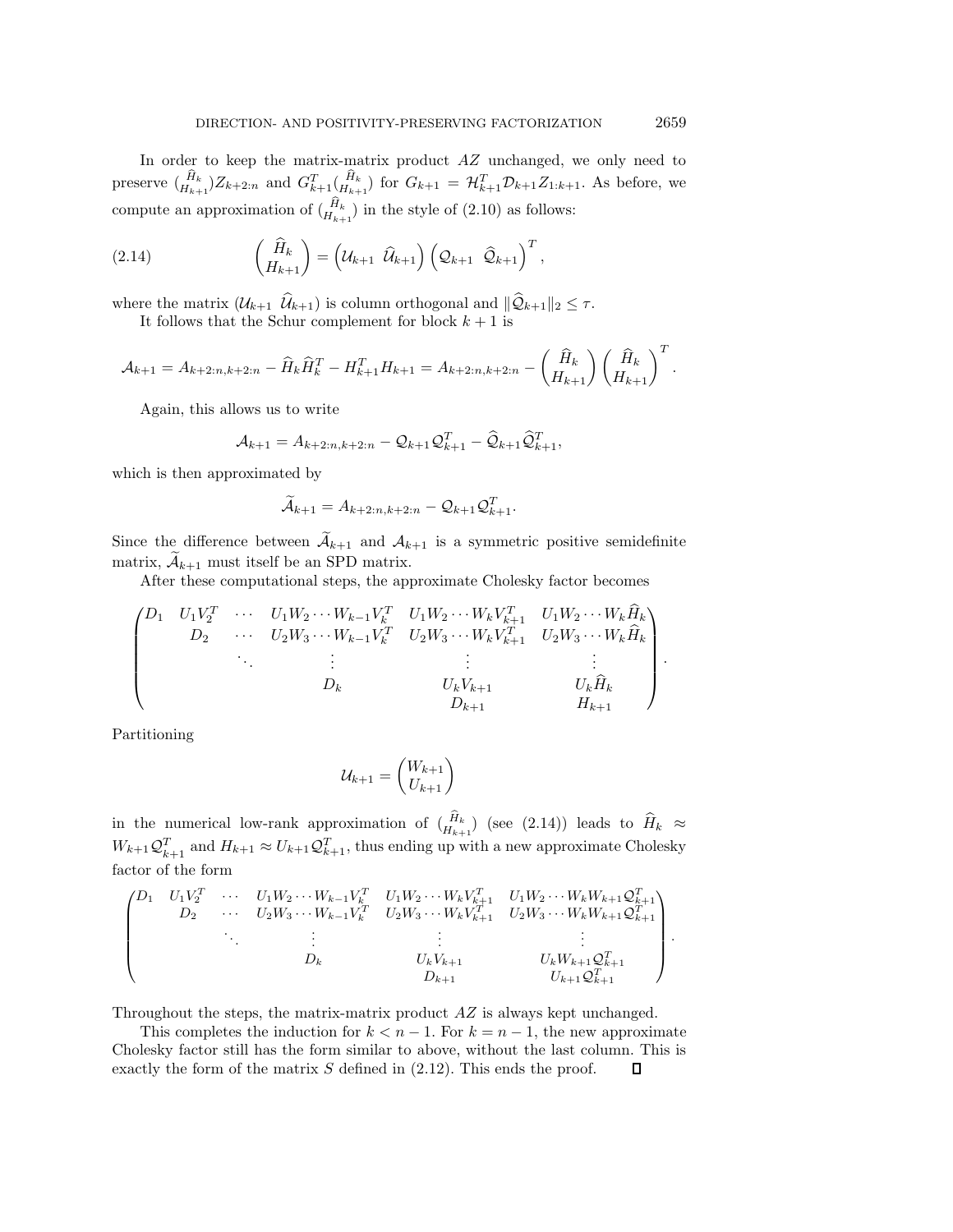It can easily be seen from the algorithm description that every approximate Schur complement during the Cholesky factorization is obtained by adding symmetric positive semidefinite matrices of norm at most  $\tau^2$  to the true one. We also perform an approximation of the order  $O(\sqrt{\|A\|_2}\tau)$  for low-rank approximation at every step of the algorithm. Hence the total truncation error  $O(\sqrt{\|A\|_2}\tau)$  in (2.11) could be  $O(n)$ times larger than  $\sqrt{\|A\|_2\tau}$ .

Assume that each diagonal block in A has roughly the same number of columns. Let p be the maximum dimension in all the diagonal blocks, and assume that  $p$  is bigger than the column dimension of every matrix  $U_k$ . Then the cost for each step is  $O(Np^2)$  flops, leading to a total cost of  $O(n^2p^3) = O(N^2p)$  flops for the whole construction algorithm.

As is shown in [3], the column dimensions of  $U_k$  in S turn out to be precisely the rank of  $S_{1:k,k+1:n}$  for  $k = 1, ..., n-1$ . If  $A_{1:k,k+1:n}$  has small numerical rank for the given tolerance for  $k = 1, ..., n - 1$ , the matrix S constructed above will also have small rank in each of its upper off-diagonal blocks. Otherwise, some  $U_k$ 's would need to have large numbers of columns.

We have presented our construction algorithm using SVDs. However, any rankrevealing decomposition satisfying (2.2) will also work. Good examples are rankrevealing QR factorizations and rank-revealing modified Gram–Schmidt procedures. It is likely that this will lead to considerable speedup for a small loss in compression.

As before, this construction algorithm is numerically stable, and we also leave out the details of the tedious and yet not very insightful proof.

For the purpose of computing a preconditioner, we can further require that the number of columns in  $U_k$  not exceed a certain preset number, like *MaxRank*. This is equivalent to restricting the number of columns in  $U$  in  $(2.2)$  to never exceed a certain preset number, like *MaxRank*. In our numerical experiments, we simply set the submatrix  $H_{2,2} = 0$  in (2.8). This simple strategy has still led to very effective preconditioners; see section 3.

**3. Numerical results.** We have written a C code implementing our construction algorithm. In the following we report the numerical results with this code. Here we concentrate on demonstrating the effectiveness of our semiseparable matrix approximations as preconditioners.

First, we consider finite-element discretizations on uniform triangular mesh of size h, with piecewise linear functions of the following diffusion equation defined on the unit square  $\Omega = [0, 1] \times [0, 1]$ :

(3.1) 
$$
-\text{div}(k(x, y)\nabla u) = f(x, y),
$$

where the coefficient  $k(x, y)$  is a two-by-two matrix of the form  $\epsilon I + \mathbf{b} \mathbf{b}^T$  for a given  $\epsilon > 0$  and variable direction vector

$$
\mathbf{b} = \left[ \begin{array}{c} \cos \alpha (1 - x \cos \alpha) \\ \sin \alpha (1 - y \sin \alpha) \end{array} \right].
$$

In the test we chose  $\epsilon = 0.01$  and  $\alpha = \frac{\pi}{3}$ . We assume a mixture of Dirichlet and Neumann boundary conditions.

We use standard lexicographic ordering of the unknowns (or mesh-points). The block structure of the matrix is obtained by putting together all  $p$  consecutive nodes in a block. In the test we varied the block size  $p$ ; the number of direction vectors,  $d$ , between zero and three; and the maximum rank  $r$ . Note that our algorithm requires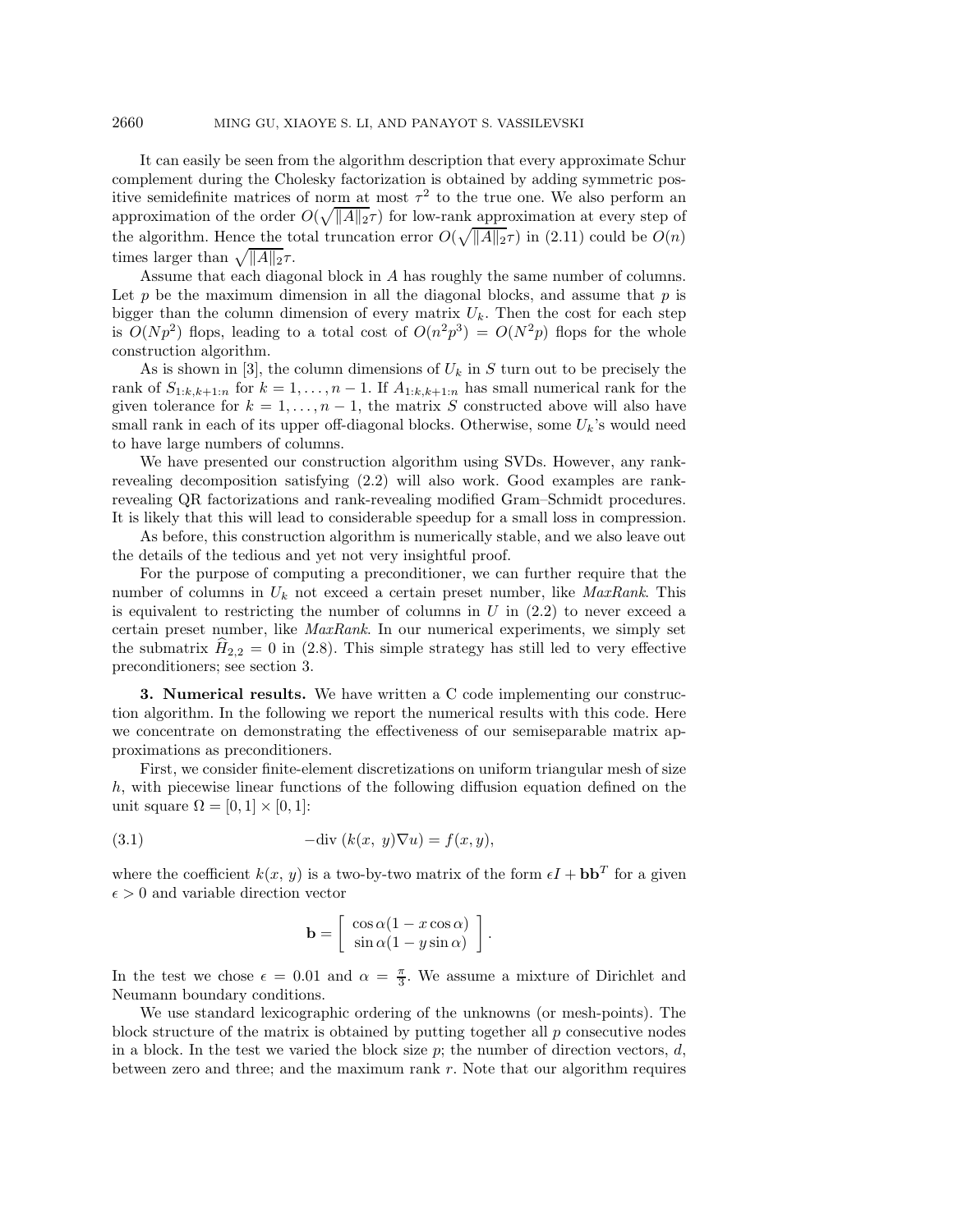$r \geq 2d$  and the block size p to be at least the rank r. We present results of two settings of block size and maximum rank: the smaller one with  $p = 8$  and  $r = 2d + 2$ , and the larger one with  $p = 20$  and  $r = 2d + 10$ . The direction vectors correspond to the constant vector for  $d = 1$ , and additionally,  $d = 2$  and  $d = 3$  correspond to the vectors coming from the linear functions  $x$  and  $y$  evaluated at the nodes of the mesh. We use the thus constructed block factorization matrix as a preconditioner in the preconditioned conjugate gradient (PCG) method. We list in Table 3.1 the number of iterations m for which the respective residuals satisfy  $\sqrt{\mathbf{r}_m^T \mathbf{r}_m} \leq 10^{-6} \sqrt{\mathbf{r}_0^T \mathbf{r}_0}$ . We do not use the preconditioned residual norm since we want to compare the different preconditioners corresponding to different d (the number of directions) using fixed norm. We also include the time to construct the approximate factor preconditioner. The tests were run on a 1.9 GHz IBM Power5 machine at the National Energy Research Scientific Computing Center.

The results in Table 3.1 show the improvement of the number of iterations using increasing number of directions. There are only two cases where the iteration count for  $d = 2$  is larger than that for  $d = 0$  or  $d = 2$ . Nevertheless,  $d = 3$  always achieves the lowest iteration count. It is clear that the preconditioner for larger  $d$ 's is more expensive to construct and apply. Also, as expected, larger rank results in better approximate factorization. It is good that the extra construction cost is acceptable with more than doubling the block size and rank, the construction time is not more than doubled, and the increase is smaller as the problem size increases.

Table 3.1 Number of PCG iterations for anisotropic diffusion equation:  $\epsilon = 0.01$ ,  $\alpha = \frac{\pi}{3}$ . The times (in seconds) for constructing the preconditioner are shown for  $d = 0$  and  $d = 3$ .

|    |     |                | $p = 8, r = 2d + 2$                                                                         |     |     |       | $p = 20, r = 2d + 10$ |       |     |     |     |       | CG    |
|----|-----|----------------|---------------------------------------------------------------------------------------------|-----|-----|-------|-----------------------|-------|-----|-----|-----|-------|-------|
|    |     |                | $d = 0$ time $ d = 1 $ $d = 2 $ $d = 3$ time $ d = 0 $ time $ d = 1 $ $d = 2 $ $d = 3$ time |     |     |       |                       |       |     |     |     |       | iters |
| 12 | 28  | $0.00^{\circ}$ | 24                                                                                          | 21  | 20  | 0.01  |                       | 0.00  |     |     |     | 0.00  | -51   |
| 24 | 61  | 0.05           | 55                                                                                          | 51  | 51  | 0.07  | 28                    | 0.05  | 24  | 23  | 20  | 0.13  | 116   |
| 48 | 115 | 0.57           | 113                                                                                         | 121 | 110 | 0.91  | 77                    | 1.00  | 65  | 65  | 53  | 1.14  | 240   |
| 96 | 233 | 8.52           | 221                                                                                         | 216 | 210 | 13.74 | 158                   | 15.48 | 139 | 185 | 118 | 18.49 | 479   |

The purpose of the second test that we performed is to achieve high tolerance in the approximation when we factorize a dense SPD matrix. We consider the model anisotropic diffusion problem (3.1) for a set of diffusion direction vectors **b**. The dense matrix under consideration is obtained as follows. We order the nodes using the nested-dissection ordering [13, 20]. In this ordering, the last  $n \times n$   $(n = 1/h)$ dimensional Schur complement, S, is a dense SPD matrix, costing traditional direct solvers  $O(n^3)$  operations to factorize. We approximate this matrix by  $R^T R$ , where  $R$  is an upper triangular semiseparable matrix with maximum off-diagonal rank at most 2. We require that a single direction  $Z = (1, \ldots, 1)^T$  be preserved under our compression scheme. Z in this case is a well-known rigid-body mode of our model problem under our discretization. This implies that we must set  $\hat{H}_{2,2} = 0$  in (2.10) at every step of compression, even though the matrix  $S$  in consideration can be very ill conditioned. Let  $\widehat{S} = R^{-T} S R^{-1}$ . Obviously,  $R^T R$  is a good preconditioner if  $\kappa(\widehat{S})$ , the condition number of  $\widehat{S}$ , is much smaller than  $\kappa(S)$ , the condition number of S. Table 3.2 summarizes our results for this problem. We observe that  $\kappa(\hat{S})$  always hovers around 1, indicating high effectiveness of  $R^{T}R$  as a preconditioner for S. In other words, the last  $n \times n$ -dimensional dense Schur complement in the traditional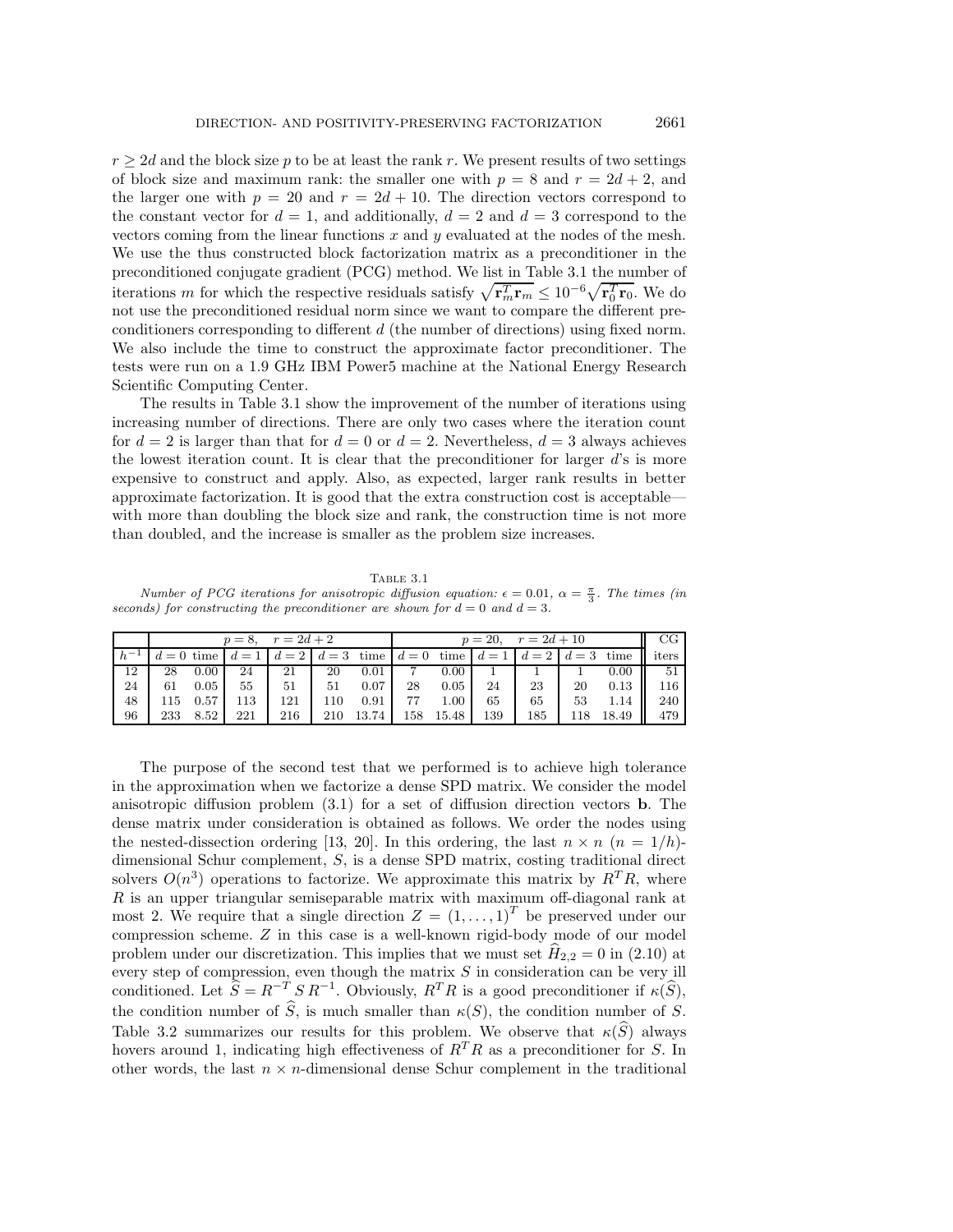|                                      |                                      |                   | $n = 200$ , <b>b</b> is unit random | $n = 400$ , <b>b</b> is unit random      |     |                                                                         |                                  |                      |
|--------------------------------------|--------------------------------------|-------------------|-------------------------------------|------------------------------------------|-----|-------------------------------------------------------------------------|----------------------------------|----------------------|
| $\epsilon$                           | $10^{-12}$<br>$10^{-4}$<br>$10^{-8}$ |                   |                                     |                                          |     | $10^{-4}$                                                               | $10^{-8}$                        | $10^{-12}$           |
| $\kappa(S)$                          | $4.7 \times 10^2$                    | $5.1 \times 10^3$ | $1.3 \times 10^2$                   |                                          |     | $5.6 \times 10^2$ $4.9 \times 10^2$ $2.9 \times 10^2$ $6.4 \times 10^5$ |                                  | $4.7 \times 10^2$    |
| $\kappa(\widehat{S})$                | 2.9                                  | 1.3               | $1.5\,$                             | 1.9                                      | 3.2 | 1.7                                                                     | $2.4 \times 10^{1}$              | 2.0                  |
|                                      |                                      |                   |                                     |                                          |     |                                                                         |                                  |                      |
|                                      |                                      |                   | $n = 200, \mathbf{b} = (1,0)^T$     |                                          |     |                                                                         | $n = 400, \mathbf{b} = (1, 0)^T$ |                      |
| $\epsilon$                           |                                      | $10^{-4}$         | $10^{-8}$                           | $10^{-12}$                               |     | $10^{-4}$                                                               | $10^{-8}$                        | $10^{-12}$           |
| $\kappa(S)$<br>$\kappa(\widehat{S})$ | $2.8 \times 10^2$                    | $2.0 \times 10^5$ | $2.0 \times 10^9$                   | $2.0 \times 10^{13}$ $5.7 \times 10^{2}$ |     | $4.0 \times 10^5$                                                       | $4.0 \times 10^{9}$              | $4.2 \times 10^{13}$ |

Table 3.2 Approximation on the Schur complements for model problem (3.1).

Cholesky factorization can be well represented by a semiseparable representation with off-diagonal rank 2.

Finally, we considered the two-dimensional linear elasticity equation

(3.2) 
$$
-\left(\mu \overrightarrow{\Delta u} + \lambda \nabla \overrightarrow{\nabla \cdot u}\right) = \overrightarrow{f} \text{ in } \Omega = (0,1) \times (0,1),
$$

(3.3) 
$$
\overrightarrow{u} = \overrightarrow{0} \text{ on } \partial\Omega,
$$

where  $\vec{u} \in R^2$  is the displacement vector field and  $\lambda$  and  $\mu$  are the Lamé constants. This PDE is very ill conditioned when the ratio  $\lambda/\mu$  is very large; this limit is known as the incompressible limit and is associated with the mechanical behavior of elastometric materials and plastic flow in metals, for example. Iterative methods, including standard geometric multigrid, converge very slowly or even diverge for very large  $\lambda/\mu$ . However, such situations are important as they are ubiquitous in nature; one of our chosen example problems, in fact, possesses this behavior in its linearized form. The two direction vectors correspond to the two well-known rigid-body modes. Let  $u = (u_1 \quad u_2)$ . One of the rigid-body modes is such that all the discretized  $u_1$  nodes are 1 and all the discretized  $u_2$  nodes are 0; the other is such that all the discretized  $u_1$  nodes are 0 and all the discretized  $u_2$  nodes are 1. Table 3.3 shows the PCG convergence history and the condition number of  $A = R^{-T}AR^{-1}$ , where R is the approximate semiseparable Cholesky factor. It is clear that with higher ratio  $\lambda/\mu$ , the system is much more ill conditioned and requires many more PCG iterations. When  $\lambda/\mu = 1$ , preserving directions and increasing block/rank size are beneficial. When  $\lambda/\mu = 10^4$ , preserving directions is generally beneficial, but larger block/rank size is not helpful.

| RТ<br>г. |  |
|----------|--|
|          |  |

TABLE 3.3<br>Number of PCG iterations and the condition number  $\kappa(\widehat{A} = R^{-T} A R^{-1})$  for the elasticity equations. The last two columns show the number of CG iterations and the condition number of the initial matrix A.

| nıtıal matrıx A. |       |       |                             |                                           |  |  |                                                              |                                                                                                                    |       |             |
|------------------|-------|-------|-----------------------------|-------------------------------------------|--|--|--------------------------------------------------------------|--------------------------------------------------------------------------------------------------------------------|-------|-------------|
| $(\lambda, \mu)$ | $h^-$ |       |                             | $p = 8, r = 2d + 2$ $p = 20, r = 2d + 10$ |  |  |                                                              | CG                                                                                                                 |       |             |
|                  |       | $d=0$ | $\kappa(\widehat{A}) d = 2$ |                                           |  |  | $\kappa(\widehat{A}) d = 0 \qquad \kappa(\widehat{A}) d = 2$ | $\kappa(\widehat{A})$                                                                                              | iters | $\kappa(A)$ |
| (1.0, 1.0)       | 8     |       |                             |                                           |  |  |                                                              | 32 $1.5 \times 10^1$   25 $9.7 \times 10^1$   16 $2.9 \times 10^1$   11 $1.9 \times 10^1$   68 $2.9 \times 10^2$   |       |             |
|                  | 16    |       |                             |                                           |  |  |                                                              | 62 $6.4 \times 10^2$ 48 $4.7 \times 10^2$ 64 $8.6 \times 10^2$ 31 $2.0 \times 10^2$ 119 $1.2 \times 10^3$          |       |             |
|                  | 32    |       |                             |                                           |  |  |                                                              | 123 $2.5 \times 10^3$ 92 $1.7 \times 10^3$ 83 $3.0 \times 10^3$ 62 $1.2 \times 10^3$ 228 $4.7 \times 10^3$         |       |             |
| $(1.0, 10^{-})$  | 8     |       |                             |                                           |  |  |                                                              | 243 $3.1 \times 10^5$ 236 $3.5 \times 10^5$ 12 $1.3 \times 10^1$ 9 $1.3 \times 10^1$ 405 $5.7 \times 10^5$         |       |             |
|                  | 16    |       |                             |                                           |  |  |                                                              | 549 $1.1 \times 10^6$ 440 $9.7 \times 10^5$ 1230 $1.7 \times 10^6$ 1203 $2.0 \times 10^6$ 1214 $2.1 \times 10^6$   |       |             |
|                  | 32    |       |                             |                                           |  |  |                                                              | 1216 $4.5 \times 10^6$ 1258 $4.3 \times 10^6$ 1867 $7.0 \times 10^6$ 1996 $8.6 \times 10^6$ 3149 $8.3 \times 10^6$ |       |             |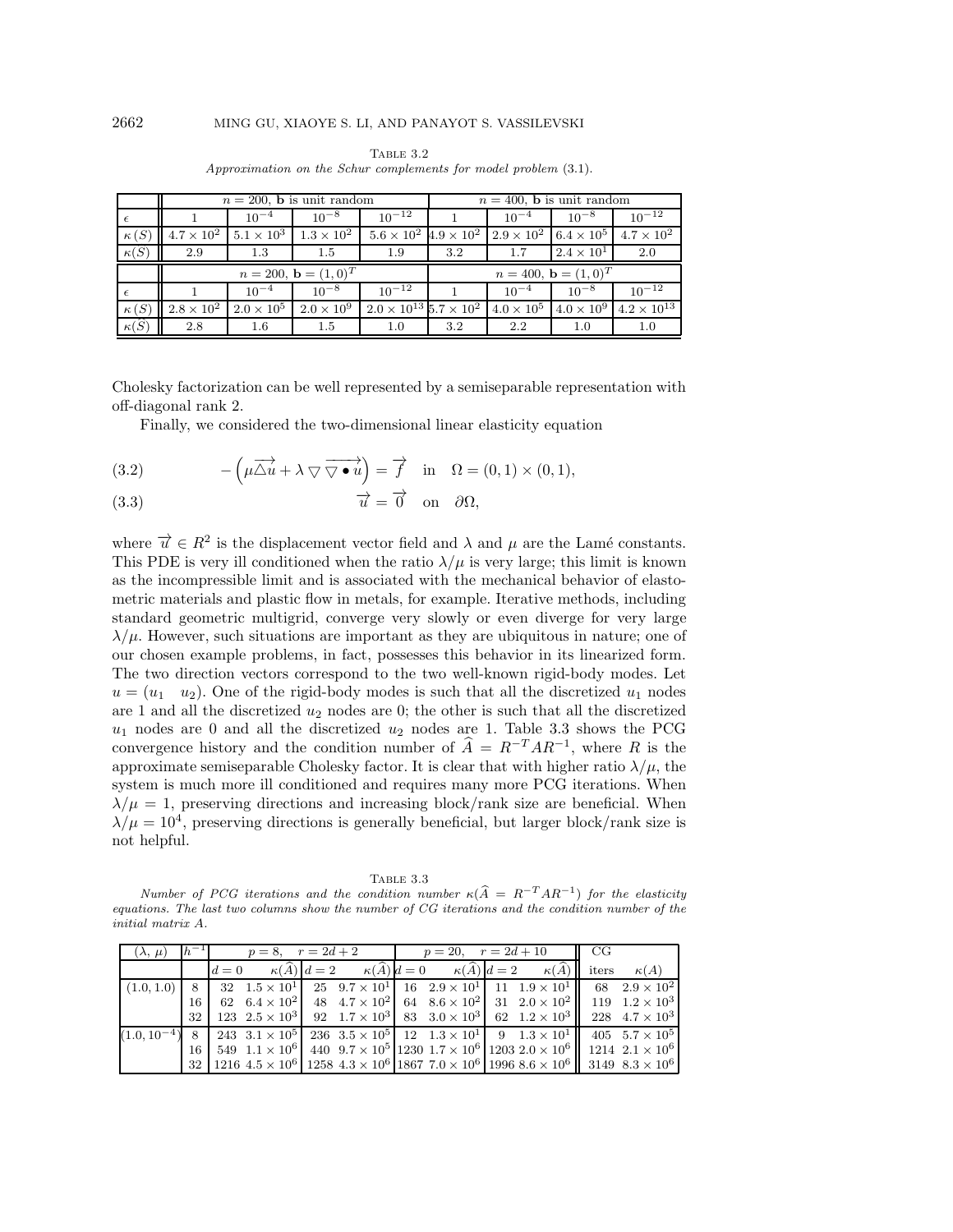|                       |         |          | $n=200$ |                                                                                                                                                             | $n = 400$ |  |        |                                        |  |
|-----------------------|---------|----------|---------|-------------------------------------------------------------------------------------------------------------------------------------------------------------|-----------|--|--------|----------------------------------------|--|
| $\lambda/\mu$         |         | $10^4\,$ | $10^8$  | $10^{12}$                                                                                                                                                   | $10^4\,$  |  | $10^8$ | $10^{12}$                              |  |
| $\kappa(S)$           |         |          |         | $1.7 \times 10^2$ $\left[ 2.2 \times 10^5 \right]$ $2.2 \times 10^9$ $\left[ 1.5 \times 10^{13} \right]$ $3.3 \times 10^2$ $\left[ 4.5 \times 10^5 \right]$ |           |  |        | $4.5 \times 10^9$ $1.8 \times 10^{13}$ |  |
| $\kappa(\widehat{S})$ | $1.6\,$ | 2.1      | 2.1     | 2.0                                                                                                                                                         | 2.0       |  |        | 2.2                                    |  |

Table 3.4 Preconditioner effectiveness on the Schur complements for the elasticity equations.

For the elasticity problem, we also examined the last Schur complement matrix arising from direct Cholesky factorization with nested-dissection ordering. This time, we allow the maximum off-diagonal rank to be at most 4 in the semiseparable representation and still require our compression scheme to preserve the two rigid-body modes. The results are shown in Table 3.4. This time,  $\kappa(\widehat{S})$  hovers around 1, even when S is ill conditioned.

To summarize, our results show that for both diffusion and elasticity problems, our direction-preserving factorization method is very efficient and achieves very good approximation for the Schur complement matrices corresponding to the top level separator. Our future main goal is to use this factorization algorithm to construct reduced (Schur complement) matrices that have prescribed actions on certain direction vectors and not as much as stand-alone preconditioners (as explained in the introduction of this paper).

**4. Conclusions.** We presented an efficient and backward stable algorithm for constructing SPD semiseparable matrices that approximate a given dense SPD matrix A with a guaranteed a priori given tolerance  $\tau > 0$ . In the literature, there are several different classes of semiseparable matrices that have similar low-rank structures [6, 5, 16, 17, 18]. Work has begun to extend our algorithm to such low-rank structures. Ultimately, such algorithms will be used to form the basis of efficient algorithms to construct effective preconditioners for sparse matrices arising from discretized PDEs.

Alternatively, giving up on the guaranteed tolerance property, the proposed algorithm provides an SPD factorized matrix that has the same actions as the original SPD matrix on a given set of direction vectors. More generally, the proposed algorithm has the property that it provides approximate Schur complement (reduced) matrices that have the same actions as the corresponding exact Schur complements on a given set of direction vectors. The latter property offers the potential to construct coarse matrices for AMGs, which is a topic of future research.

### REFERENCES

- [1] M. BEBENDORF, *Hierarchical Matrices*, Lect. Notes Comput. Sci. Eng. 63, Springer, Berlin, 2008.
- [2] M. Brezina, R. Falgout, S. MacLachlan, T. Manteuffel, S. McCormick, and J. Ruge, Adaptive algebraic multigrid, SIAM J. Sci. Comput., 27 (2006), pp. 1261–1286.
- [3] S. Chandrasekaran, P. Dewilde, M. Gu, T. Pals, X. Sun, A. J. van der Veen, and D. White, Some fast algorithms for sequentially semiseparable representations, SIAM J. Matrix Anal. Appl., 27 (2005), pp. 341–364.
- [4] S. CHANDRASEKARAN AND M. GU, A fast and stable solver for recursively semi-separable systems of equations, in Structured Matrices in Mathematics, Computer Science and Engineering II, Contemporary Mathematics, V. Oslshevsky, ed., AMS, Providence, RI, 2001.
- [5] S. CHANDRASEKARAN, M. GU, AND W. LYONS, A fast and stable adaptive solver for hierarchically semi-separable representations, Calcolo, 42 (2005), pp. 171–185.